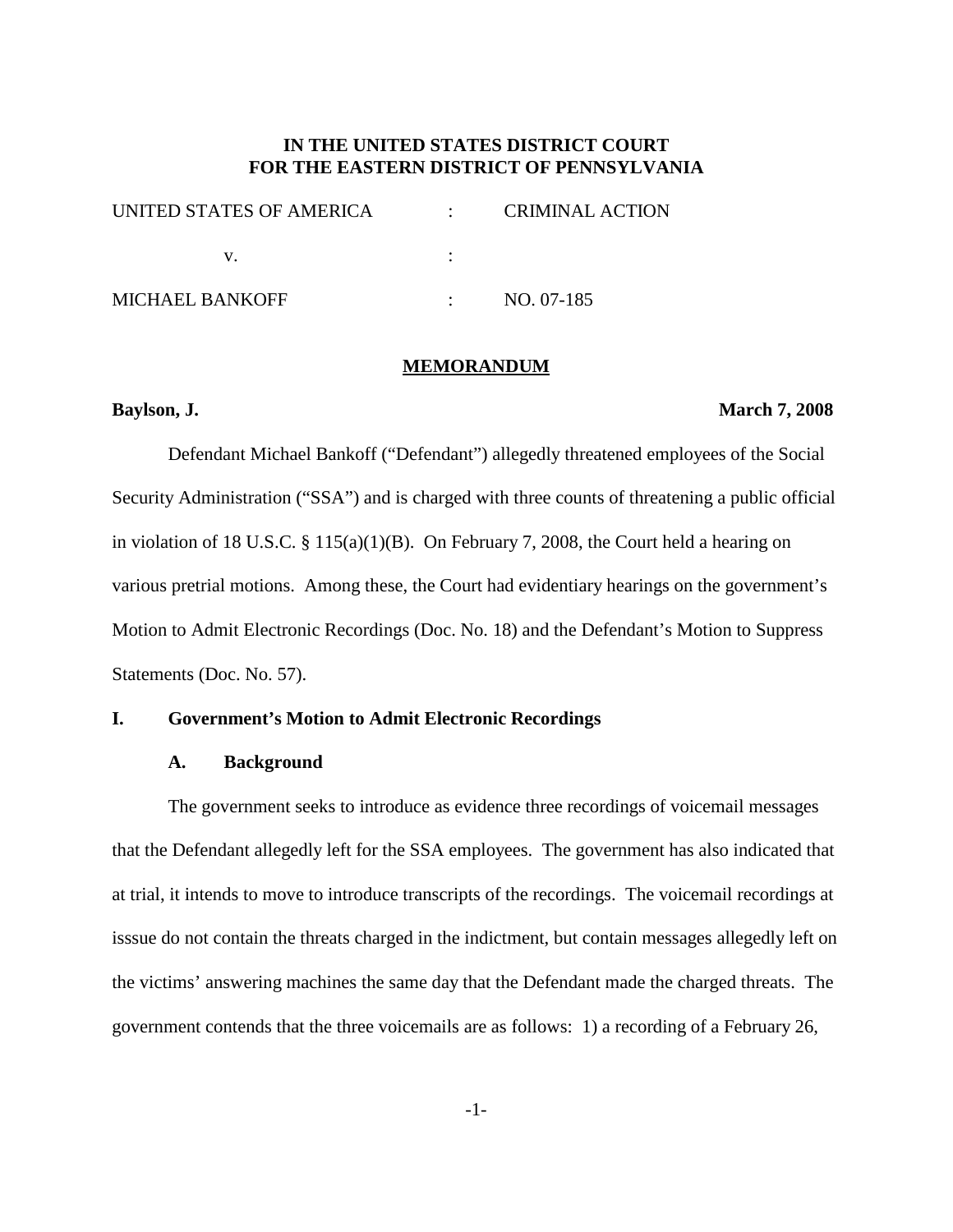2007 voicemail message that Defendant left for Mr. Dan Sphabmixy, an SSA employee and victim of the threats; 2) a recording of a different February 26, 2007 voicemail message that Defendant left for Mr. Sphabmixy; and 3) a recording of March 9, 2007 voicemail message that Defendant left for Ms. Susan Tonik, another SSA employee and victim of the threats. At the February 7, 2007 hearing on pre-trial motions, the three voicemail messages were all contained on a CD introduced as Government Exhibit 1.

At the hearing, the government called two witnesses in support of its motion to admit the recordings. The first was Ms. Tonik, who testified that she was a Supervisor with the SSA and had received various verbal threats by voice mail messages from the Defendant. Ms. Tonik testified that she had personally met the Defendant and when the recorded voice mail messages were played in open Court, she identified the voice on the messages as belonging to the Defendant.

The government's second witness was Special Agent Jessie Kunkle ("Agent Kunkle"), the case agent on the Defendant's case, who testified that he interviewed Ms. Tonik and made digital recordings from Ms. Tonik's and Mr. Sphabmixy's respective telephones. Agent Kunkle testified to the careful steps that he took to place the recorded voice mail messages of Ms. Tonik and Mr. Sphabmixy onto the CD (Gov't Exh. 1) which the government intends to introduce at trial. However, Agent Kunkle testified that inadvertently the recording of one voice mail message was lost due to a procedure that he had taken.

The government could not call Mr. Sphabmixy as a witness because he was in Florida the day of the hearing. However, the government submitted an affidavit from Mr. Sphabmixy (Doc. No. 61, Exh. 1) in which Mr. Sphabmixy attests that he is familiar with the Defendant's voice

-2-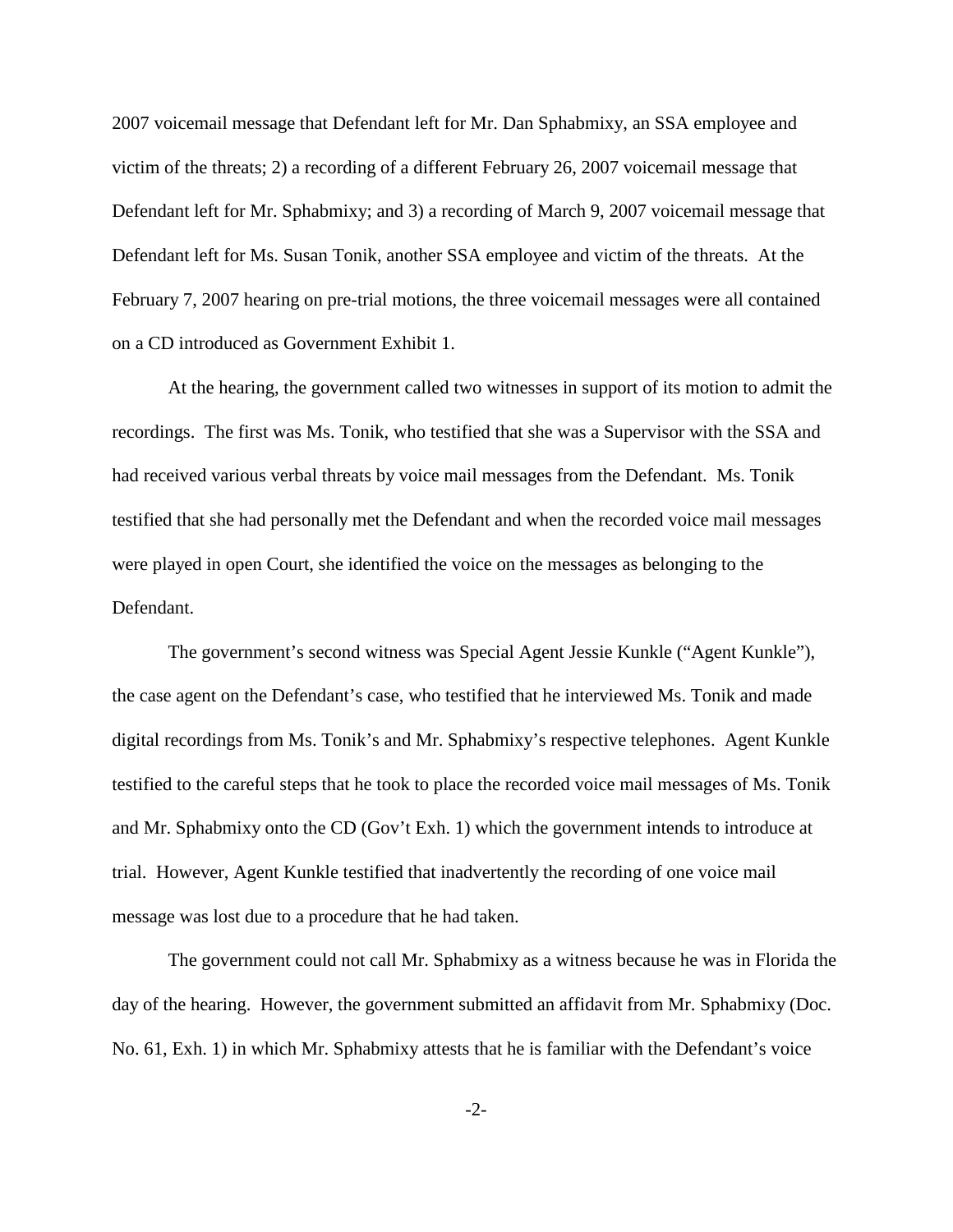and that the February 26, 2007 voicemail messages left on his machine were from the Defendant. Mr. Sphabmixy also states, in his affidavit, that he knows how to use the voicemail system at his office, saved the messages of February 26, 2007 as he regularly does, and provided the messages to the Federal Protective Service for copying. Furthermore, in the affidavit, Mr. Sphabmixy states that he listened to the recordings which constitute exhibits in this matter and he identified the speaker on the recordings as the Defendant. The Court will consider this affidavit for background purposes only, but not for the truth of the matter asserted, so as to prevent hearsay evidence.

After the hearing, the parties filed supplemental briefs regarding the admissibility of the voicemail recordings. (See Docs. No. 72 and 78.) The Defendant argues that the recordings should not be admitted because they are of poor quality and calls them unintelligible. The Defendant also argues that the government did not meet its burden, under United States v. Starks, 515 F.2d 112 (3d Cir. 1975) or Federal Rule of Evidence 901, to illustrate proper authentication of the recordings. 1

## **B. Legal Discussion**

Despite strong briefing and detailed cross examination by defense counsel, the Court finds that the government has satisfied its burden under the Third Circuit case law for admission of the electronic recordings.

As noted above, the Defendant asserts that the recordings should not be admitted primarily because the government failed to reliably identify the speaker on the tape and failed to

<sup>&</sup>lt;sup>1</sup> Defendant also contends that the recordings are not admissible as "intrinsic" evidence and would be unfairly prejudicial. Defendant does not develop this argument and the Court therefore does not address it.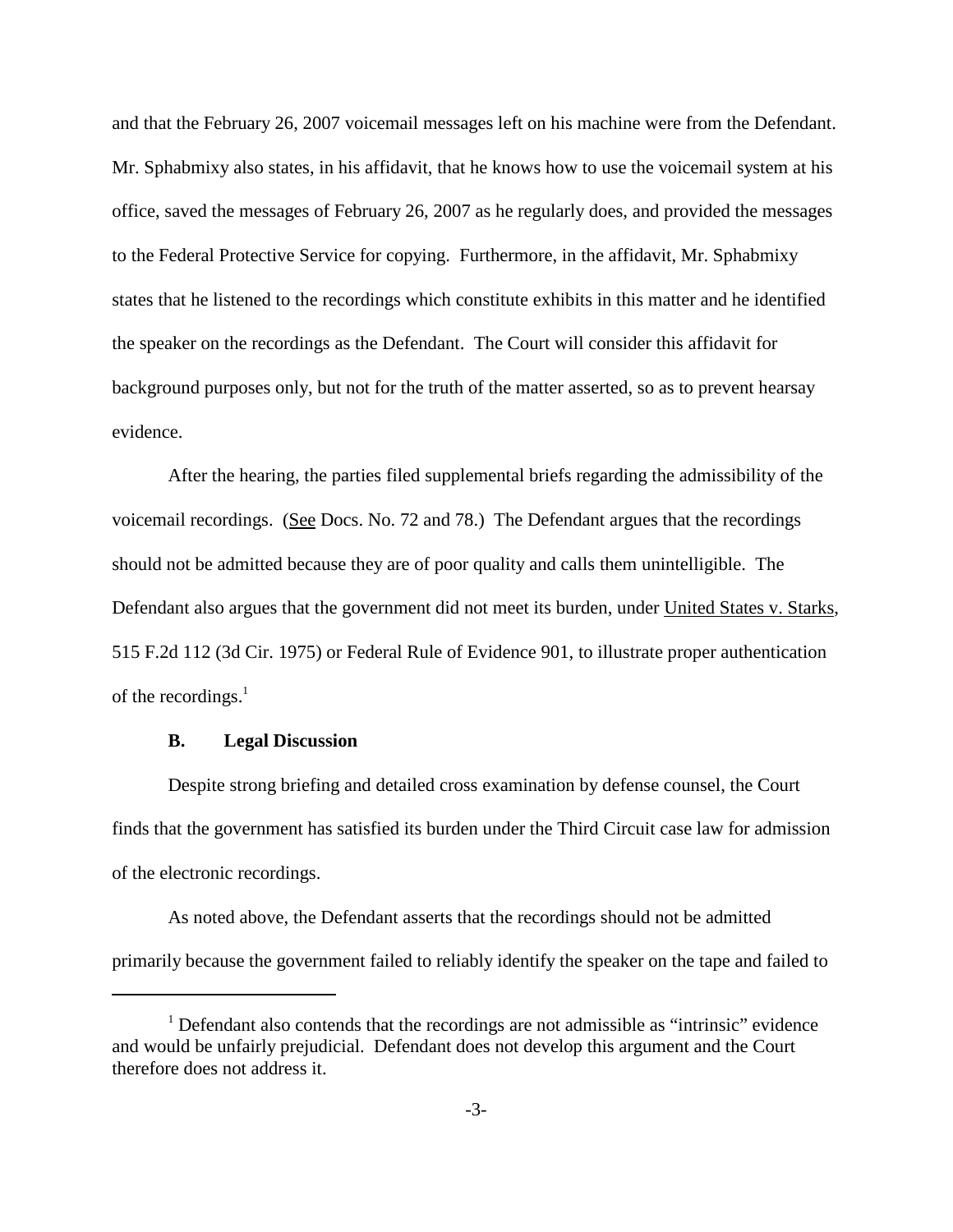properly authenticate the process used to record the messages. In making these assertions, the Defendant relies on United States v. Starks and Federal Rule of Evidence 901, arguing that the government does not meet its burden pursuant to either standard. In Starks, the Third Circuit held "that the burden is on the government to produce clear and convincing evidence of authenticity and accuracy as a foundation for the admission of such recordings." Starks, 515 F.2d at 121. The Court then listed standards of authentication that a party seeking to introduce sound recordings must meet.<sup>2</sup>

Shortly after the Third Circuit issued the Starks opinion, the Federal Rules of Evidence went into effect. Federal Rule of Evidence 901(a) provides that "[t]he requirement of authentication or identification as a condition precedent to admissibility is satisfied by evidence sufficient to support a finding that the matter in question is what its proponent claims," and the government argues that this lesser standard supercedes the standard set forth in Starks. Some District Court opinions have addressed the apparent conflict between Starks and F.R.E. 901(a). See, e.g., United States v. Flood, 2007 WL 1314612 (W.D. Pa., May 4, 2007); United States v. Tubbs, 1990 WL 27365 (E.D. Pa., Mar. 12, 1990).

In the absence of Third Circuit guidance on this apparent conflict, the Court applies the higher Starks standard and finds that the government has met this higher standard with regard to

 $2$  Id. ("[B]efore a sound recording is admitted into evidence, a foundation must be established by showing the following facts: (1) That the recording device was capable of taking the conversation now offered in evidence. (2) That the operator of the device was competent to operate the device. (3) That the recording is authentic and correct. (4) That changes, additions or deletions have not been made in the recording. (5) That the recording had been preserved in a manner that is shown to the court. (6) That the speakers are identified. (7) That the conversation elicited was made voluntarily and in good faith, without any kind of inducement.") (Citing United States v. McKeever, 169 F.Supp. 426, 430 (S.D.N.Y. 1958).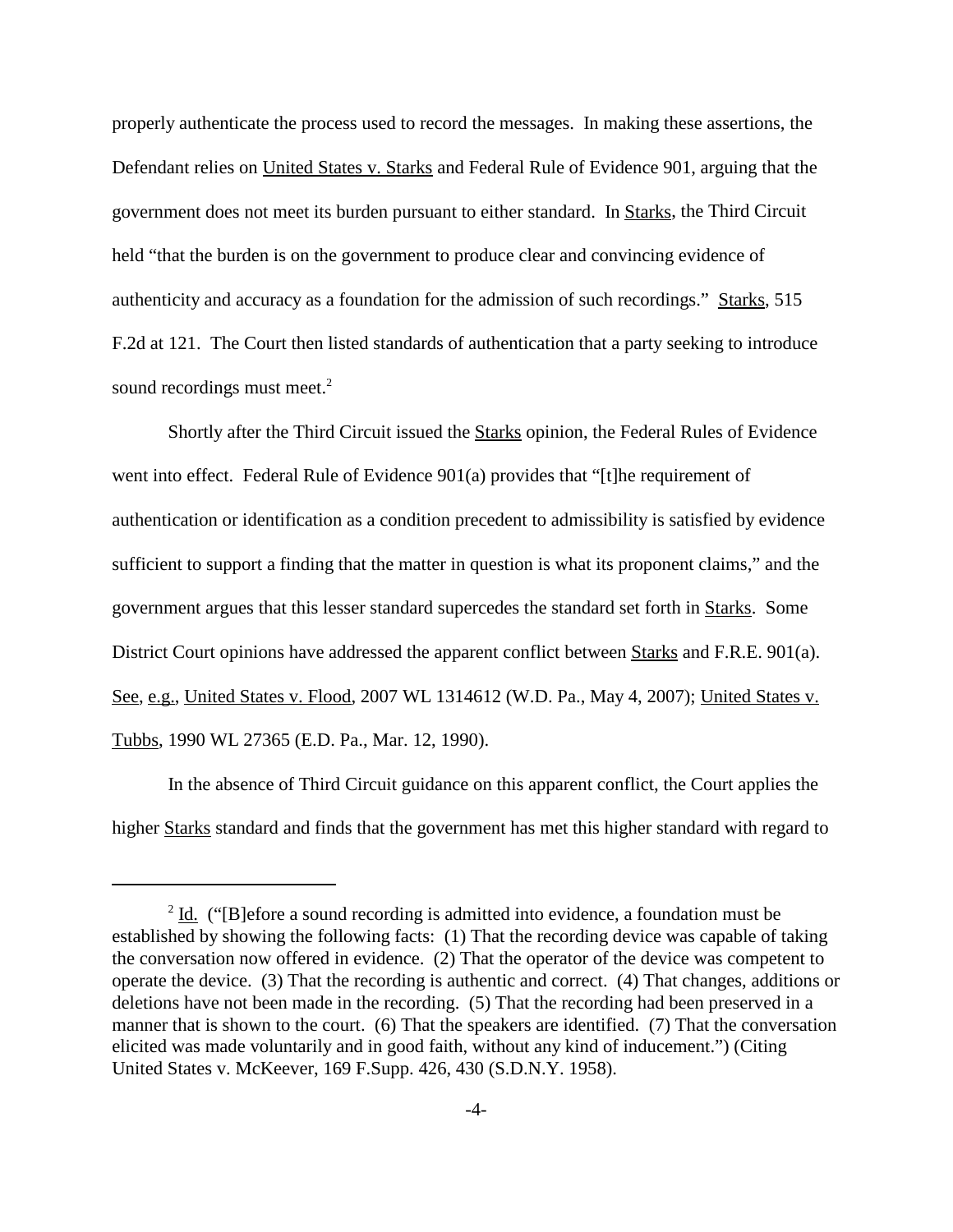the identity of the speaker on the recordings. During the February 7, 2008 hearing, Ms. Tonik testified that she saved the voicemail message left on her machine on March 9, 2007. She testified that she was familiar with the Defendant's voice, due to in-person meetings and prior phone calls, and that it was the Defendant who left the March 9, 2007 voicemail.

Ms. Tonik also testified that she had previously listened to Government Exhibit 1 and that the exhibit contained a recording of the March 9, 2007 voicemail message left on her machine. The government then played the CD (Gov't Exh. 1) at the hearing and, as noted above, Ms. Tonik identified the speaker on the recording as the Defendant.

In addition, Agent Kunkle's testimony addressed the identity of the speaker on Government Exhibit 1. Agent Kunkle stated he was familiar with the Defendant's voice because of prior conversations with the Defendant in person and on the phone. After the government played the recordings (Gov't Exh. 1) in Court, Agent Kunkle identified the speaker on the recordings as the Defendant.

Thus, two witnesses listened to the recordings in court and testified that the voice they heard was the voice of the Defendant. The Court, having heard the recordings and the testimony, and without giving any substantive weight to Mr. Sphabmixy's affidavit, finds that the government has met its burden to produce clear and convincing evidence that the speaker on Government Exhibit 1 can be identified as the Defendant.

The Court further finds that the government has met its burden with regard to authenticating the recordings. At the February 7, 2008 hearing, Ms. Tonik testified that her voicemail system was not complicated, that she never had problems with it, and that she saved the message contained on Government Exhibit 1 pursuant to her usual practice of saving voice

-5-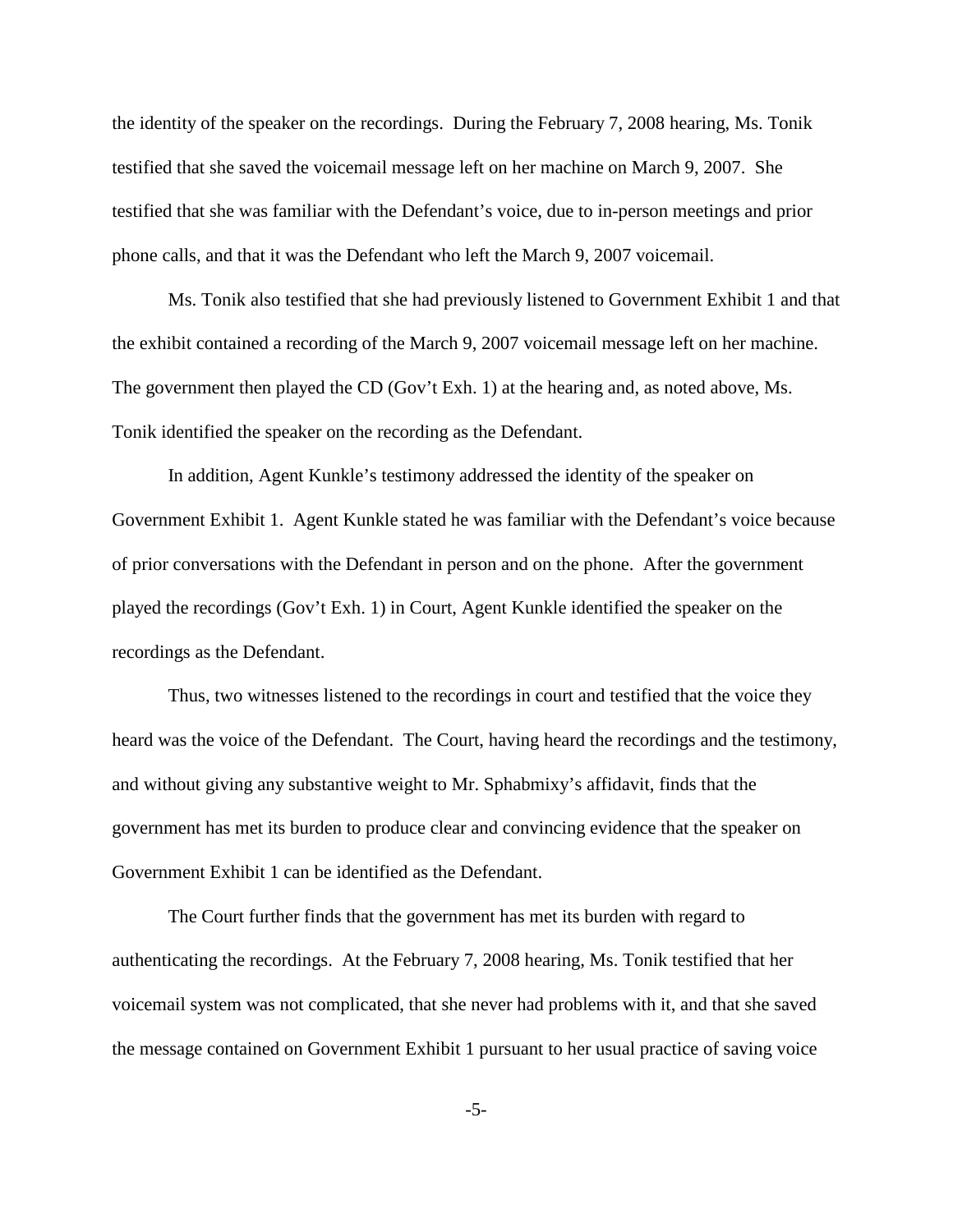mails. Agent Kunkle then testified in detail as to the process he used to record the voicemail message from Ms. Tonik's and Mr. Sphabmixy's voicemail machines. Agent Kunkle stated that he taped the voicemail messages at issue when Ms. Tonik and Mr. Sphabmixy played them out loud from their respective voicemail systems. According to the testimony, Agent Kunkle and one of his colleagues, Agent Ryan, then transferred the recordings to a computer where they were stored in digital format. Agent Kunkle made CD copies of the digital recording, and Government Exhibit 1 is one of the CD copies. Agent Kunkle also testified that to the best of his knowledge, the recordings played in Court were accurate copies of the voicemail messages that he heard and recorded from Ms. Tonik's and Mr. Sphabmixy's voicemail systems.

Although Agent Kunkle had occasional difficulty describing the process by which he transferred the recordings, specifically the process by which he transferred them to the computer, the Court credits his testimony. Defendants argue that Agent Ryan "took the lead" in transferring the recordings and that the government should have called Agent Ryan to testify. However, although Agent Ryan appears to have participated in one stage of the transfer process, the Court finds that Agent Kunkle was primarily responsible for the recording and transferring of the voicemail recordings and is satisfied with Agent Kunkle's testimony.

"The district court has considerable discretion in determining how to make the ruling on authentication and also in adjudicating the competing concerns and assuring that all the evidence submitted to the jury is authentic." United States v. Whitted, 2006 WL 3327671 (E.D. Pa. Nov. 13, 2006). The court finds that the recordings in Government Exhibit 1 may be introduced in evidence and submitted to the jury and will grant the government's motion to admit the recordings.

-6-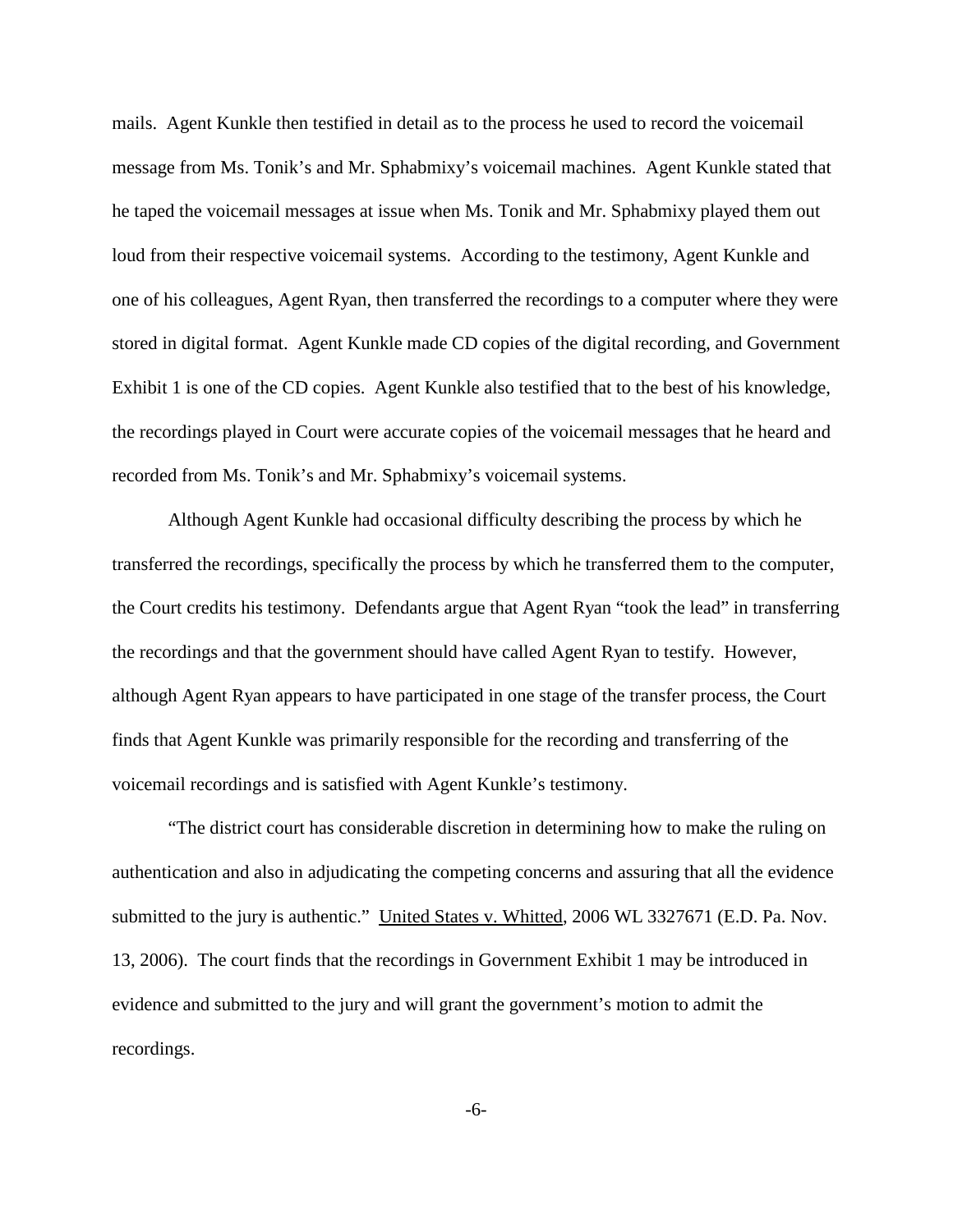## **II. Defendant's Motion to Suppress Statements**

#### **A. Background**

The Defendant seeks to suppress statements attributed to him subsequent to his arrest based on violations of Miranda v. Arizona, 384 U.S. 436 (1966). According to the Defendant, agents continued to question him after he had invoked his Miranda rights. The Defendant also argues that when the government obtained his written waiver of Miranda rights, it did not ensure that the waiver was made voluntarily, as it is required to do.

The government objects to the suppression and states that it intends to use two statements attributed to the Defendant for its rebuttal case, if they become relevant through crossexamination or through positions taken and/or evidence introduced by the Defendant. The government contends that the statements are admissible because the Defendant voluntarily made them, without any questions being asked, and consequently there was no interrogation to trigger Miranda. The government argues in the alternative, that even if there had been a Miranda violation (and it does not concede that there was), the statements are admissible if the Defendant opens the door, and that is the only situation in which the government would seek to introduce them.

At the February 7, 2008 hearing, to support the argument as to invalid waiver of Miranda rights, the Defendant relied on the testimony of Dr. John O'Brien, a well known and highly trained psychiatrist. Dr. O'Brien gave his opinion that because of the Defendant's psychiatric make-up, the Defendant was unable to understand and voluntarily waive his Miranda rights, and that the statements which he gave to the agent should not be considered voluntary statements.

The government in turn relied on Agent Kunkle, who testified that after he gave the

-7-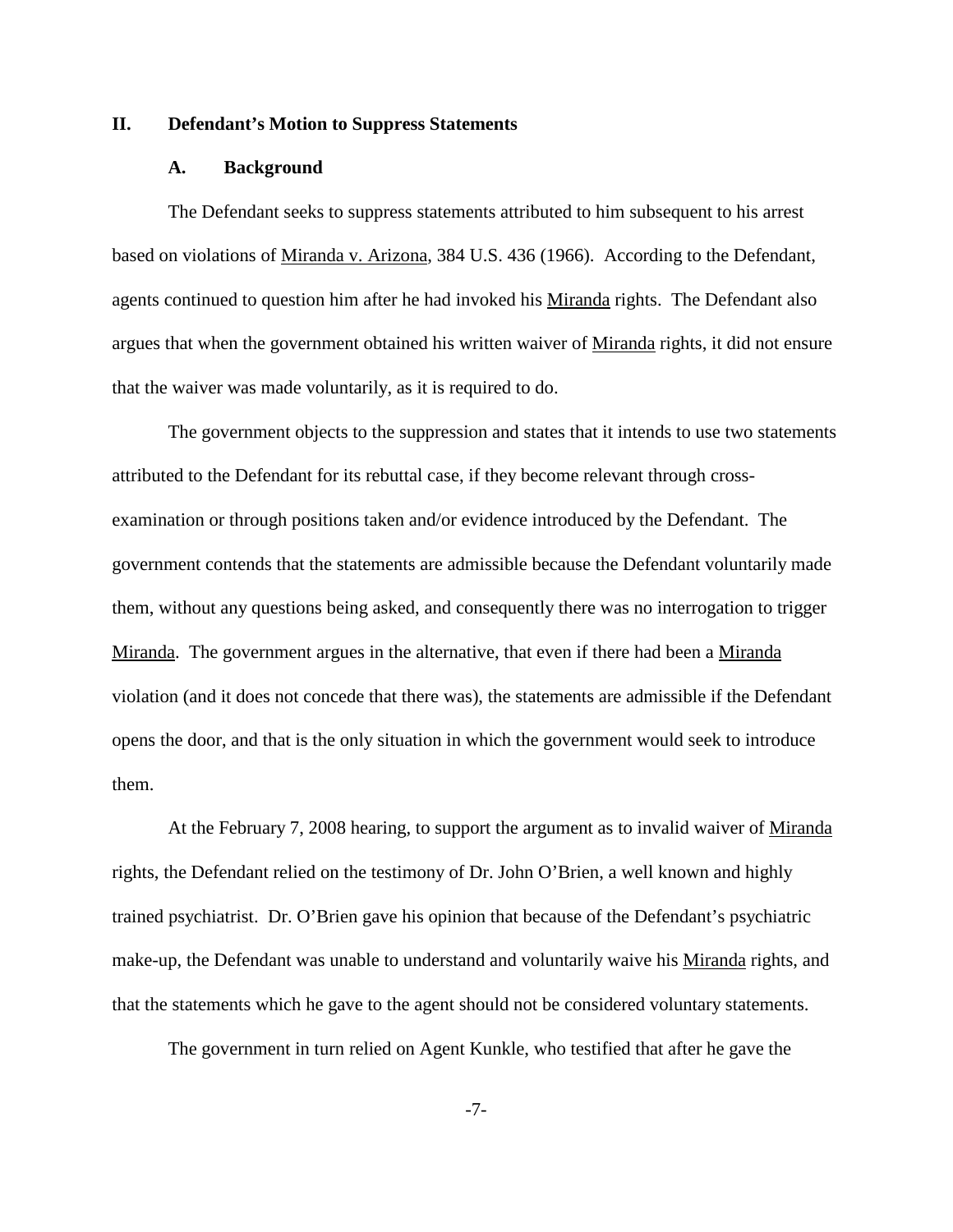Defendant his Miranda warnings, the Defendant declined to make a statement and then without any interrogation by the agent or any other law enforcement officer, volunteered several statements. However, the Defendant contends that on cross examination, the reliability and credibility of Agent Kunkle's testimony was undermined.

#### **B. Legal Discussion**

Although the Court finds that Dr. O'Brien is a well recognized expert in psychiatry, the Court cannot accept his conclusions and credits the testimony of Agent Kunkle. The circumstances related by Agent Kunkle show that the Defendant voluntarily made the statements at issue without being interrogated. Alternatively, there is no reason in law, Miranda or otherwise, why the Defendant's statements should be suppressed. Defendant may present to the jury issues relating to voluntariness and other conditions under which he contends the statements were made.

In Miranda v. Arizona, supra, the Supreme Court held that an individual in custody who is subjected to questioning must be warned that "he has the right to remain silent, that anything he says can be used against him in a court of law, that he has the right to the presence of an attorney, and that if he cannot afford an attorney, one will be appointed for him prior to any questioning if he so desires." Miranda, 384 U.S. at 479. For Miranda to apply, a defendant must be in custody and there must be interrogation. Id. at 439. Importantly, "volunteered statements of any kind are not barred by the Fifth Amendment and their admissibility is not affected by our holding today." Id. at 478.

The Supreme Court has clarified the meaning of "interrogation" in Miranda. Interrogation refers to "any words or actions on the part of the police (other than those normally

-8-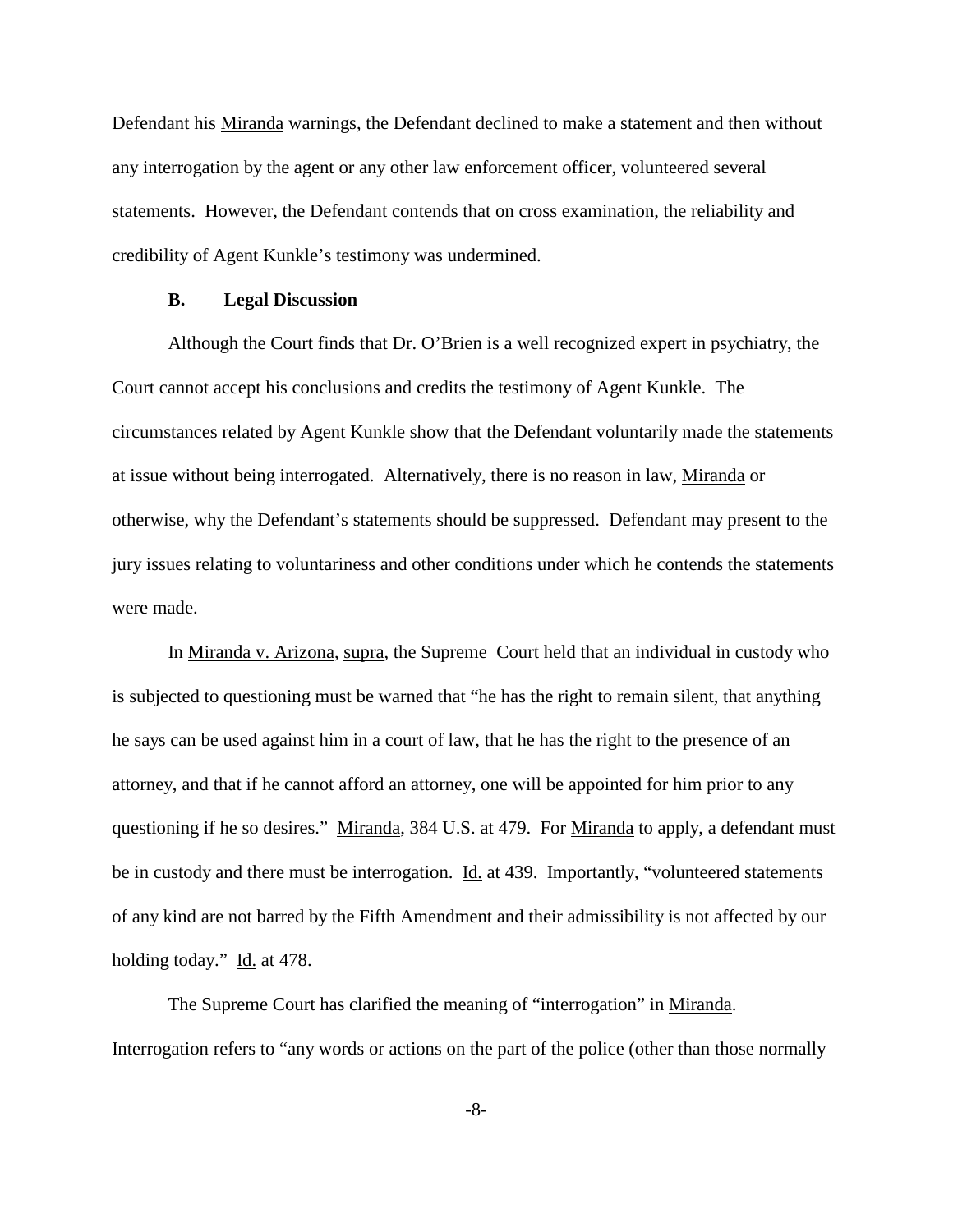attendant to an arrest and custody) that the police should know are reasonably likely to elicit an incriminating response from the suspect." Rhode Island v. Innis, 446 U.S. 291, 301 (1980).

In the present case, it is undisputed that the Defendant first invoked his rights pursuant to Miranda and subsequently signed a waiver of those rights. As noted above, the Defendant argues that the waiver was not voluntary and is thus invalid. Dr. O'Brien's testimony was intended to support the claim that the waiver was invalid because the Defendant's mental state renders the Defendant incapable of making a voluntary waiver. According to Defendant, Agent Kunkle should have known that Defendant was incapable of voluntarily waiving his rights and should not have questioned him.

The Court finds that Defendant's invocation of his Miranda rights and subsequent signing of a waiver are of little relevance because the statements at issue did not result from interrogation. At the February 7, 2008 hearing, Agent Kunkle testified that he did not interrogate the Defendant. Agent Kunkle also testified in detail about the evening the Defendant was arrested and how the agents processed the Defendant, including the interaction between the Defendant and the agents. According to Agent Kunkle, the Defendant repeatedly stated that he had been running from the police his entire life. Agent Kunkle testified that the Defendant did not make these statements in response to any questioning.

Agent Kunkle also testified that the Defendant stated he planned to use his mental history as the reason for making the threats. Agent Kunkle affirmed that Defendant did not make this statement in response to any questioning. Agent Kunkle explained that of these two statements, he included the first, about running from the police, on his report but neglected to include the second.

-9-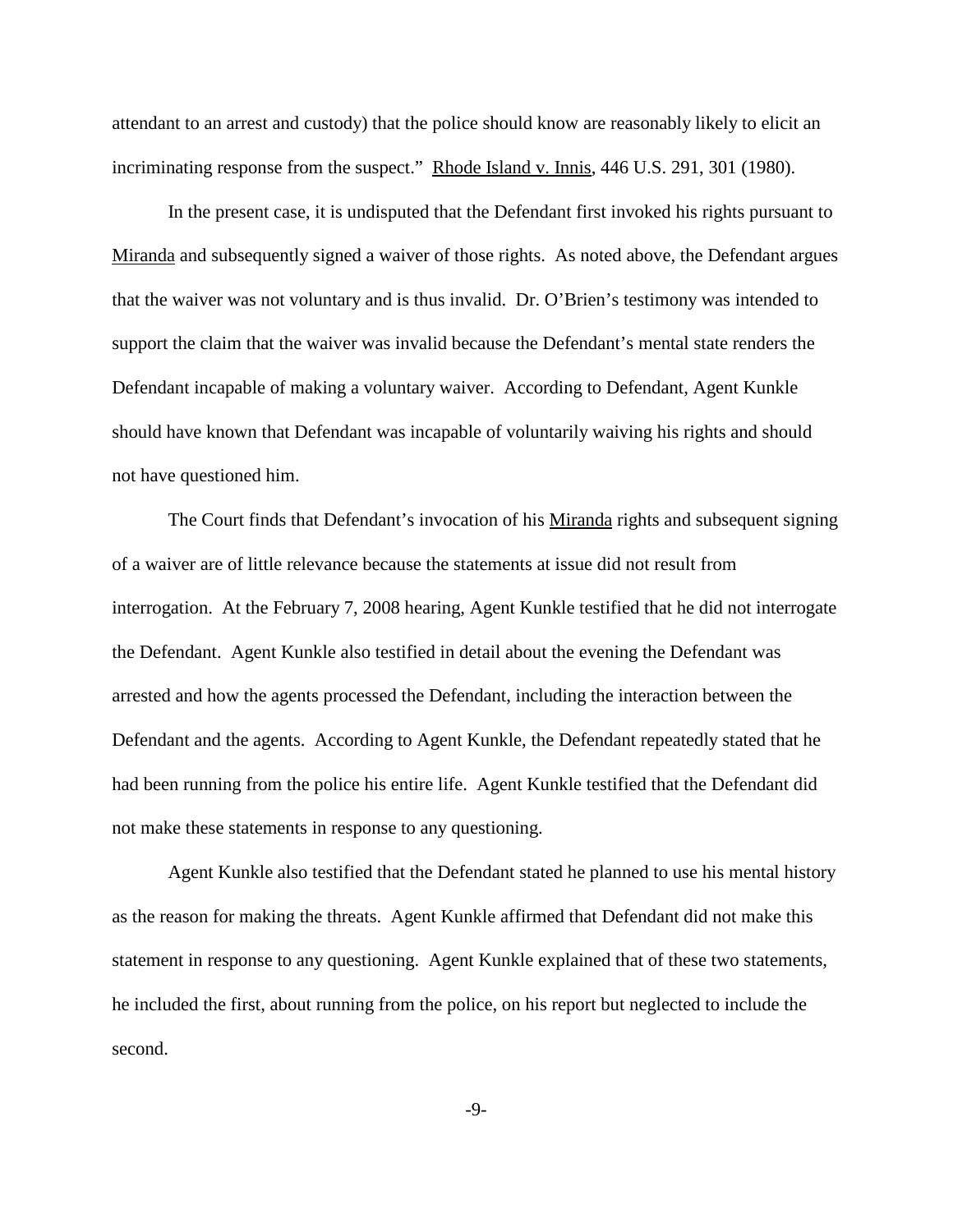The Defendant contends that because Agent Kunkle responded when the Defendant made a statement, the Defendant was being interrogated. The Court disagrees. As noted above, for purposes of the Miranda analysis, interrogation exists when an agent's words or actions are reasonably likely to elicit an incriminating response from a defendant. Innis, 446 U.S. at 301. Here, Agent Kunkle responded to conversation initiated by the Defendant. The Court has seen no evidence that Agent Kunkle's words or actions were likely to elicit the statements the Defendant allegedly made, and conversation does not presumptively constitute interrogation, especially when initiated by the Defendant.

The Defendant seeks to discredit Agent Kunkle's testimony by claiming that it is inconsistent. For example, the Defendant argues that at the hearing, Agent Kunkle spoke of statements the Defendant made which he did not include in his report. The Court does not find that such a discrepancy indicates inconsistent testimony.

The Court credits Agent Kunkle's testimony and finds that the Defendant did not make the statements at issue as the result of interrogation. Miranda is therefore inapplicable. Furthermore, as noted above, the government does not seek to introduce the statements unless they become relevant through cross-examination or through positions taken and/or evidence introduced by the Defendant. The Defendant does not address this stated intention on the part of the government.

Statements made in violation of Miranda can be admissible if a defendant chooses to testify. "[O]nce it is determined that the defendant has freely taken the stand, Harris permits impeachment by probative evidence since it lends 'valuable aid to the jury in assessing (a defendant's) credibility.' The scope of impeachment is not confined to collateral matters but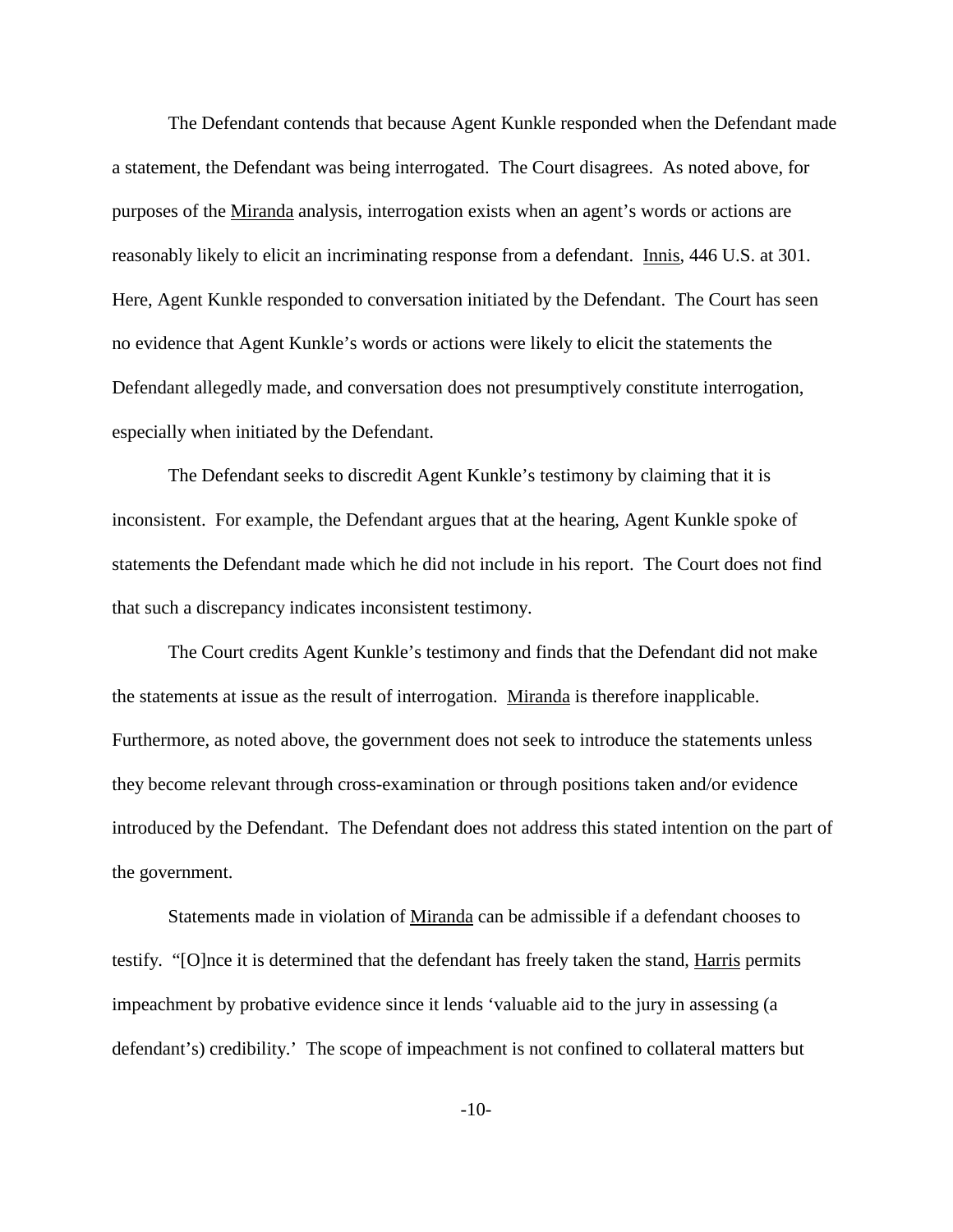embraces all matters reasonably related to the subject of his direct testimony." Angellino v. State of New Jersey, 493 F.2d 714, 722 (3d Cir. 1974) (quoting Harris v. New York, 401 U.S. 222, 225 (1971)). The statements attributed to Defendant would be admissible if the Defendant takes the stand and addresses a topic related to the statements, and the government states that it will only introduce them if the Defendant takes this course of action. Even if Agent Kunkle had interrogated the Defendant, the statements at issue would have been admissible for the purposes the government seeks. The Defendant has not shown why the statements should be suppressed.

## **III. Conclusion**

For the reasons stated above, the Court will grant the government's Motion to Admit Recordings and deny the Defendant's Motion to Suppress. An appropriate order follows.